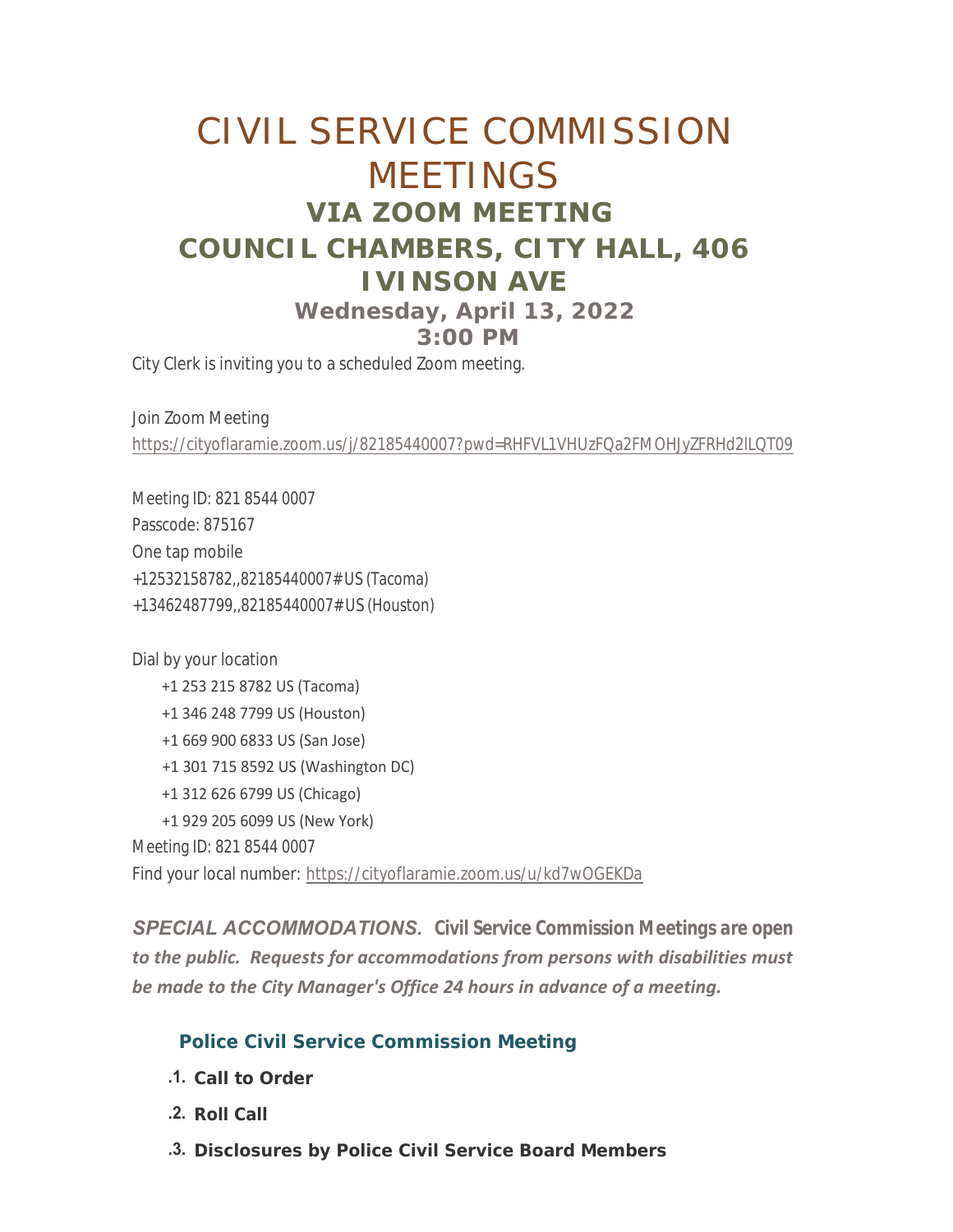**Consideration of Changes in Agenda and Setting the Agenda .4.** a. MOTION BY \_\_\_\_\_\_\_, second by \_\_\_\_\_\_\_, that the following changes to the Agenda be approved:

b. MOTION BY \_\_\_\_\_\_\_, second by \_\_\_\_\_\_\_\_, that the Agenda be set as submitted or changed.

- **Announcements .5.**
- **Updates by Staff .6.**
- **Police Agenda .7.**
- **Consideration of approval of Police CSC Minutes from January .7.A. 12, 2022 Regular Meeting**

Recommended Motion:

to approve the Police Civil Service Commission minutes from the January 12, 2022 regular meeting.

Documents:

[CSCP Minutes 1-12-22.Pdf](https://www.cityoflaramie.org/AgendaCenter/ViewFile/Item/12081?fileID=16711)

## **Consideration to Certify a List for Law Enforcement/Fire .7.B. Dispatcher**

Recommended Motion: I move to certify the list for Law Enforcement/Fire Dispatcher dated January 7, 2022. **[Chief Stalder]**

Documents:

[2021-01-07 Civil Service List-Dispatcher.pdf](https://www.cityoflaramie.org/AgendaCenter/ViewFile/Item/11751?fileID=15852)

#### **Certify a List for the Position of 911 Emergency .7.C. Communications Operator Recruit dated March 11, 2022** Recommended Motion:

I move to certify the list for 911 Emergency Communications Operator Recruit dated March 11, 2022. **[Police Chief Stalder]**

Documents:

[2022-03-11 Civil Service List-Dispatch.pdf](https://www.cityoflaramie.org/AgendaCenter/ViewFile/Item/12095?fileID=16406)

**Notification of Demotion Decision .7.D. [Stalder, Police Chief]**

Recommended Motion: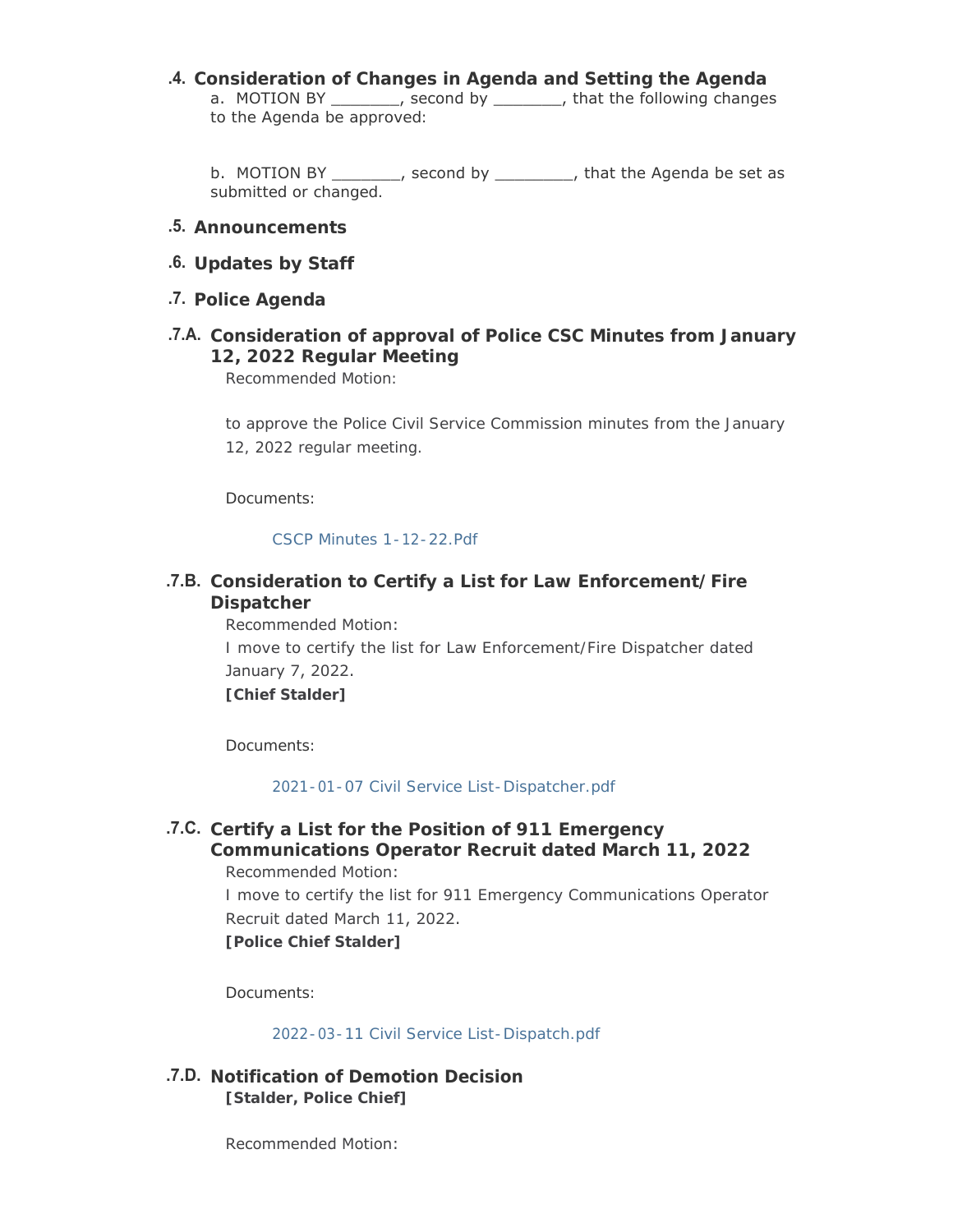I move to accept the notification to the Commission that the Chief of Police, in consultation with the City Manager, have recommended the demotion of Chris Cleven, effective April 8, 2022.

## **Certify a List for Sworn Officers from March 1-3, 2022 .7.E.**

Documents:

[Tester\\_20220413\\_095416.Pdf](https://www.cityoflaramie.org/AgendaCenter/ViewFile/Item/12249?fileID=16828)

# **Public Comments .8.**

**Adjournment .9.**